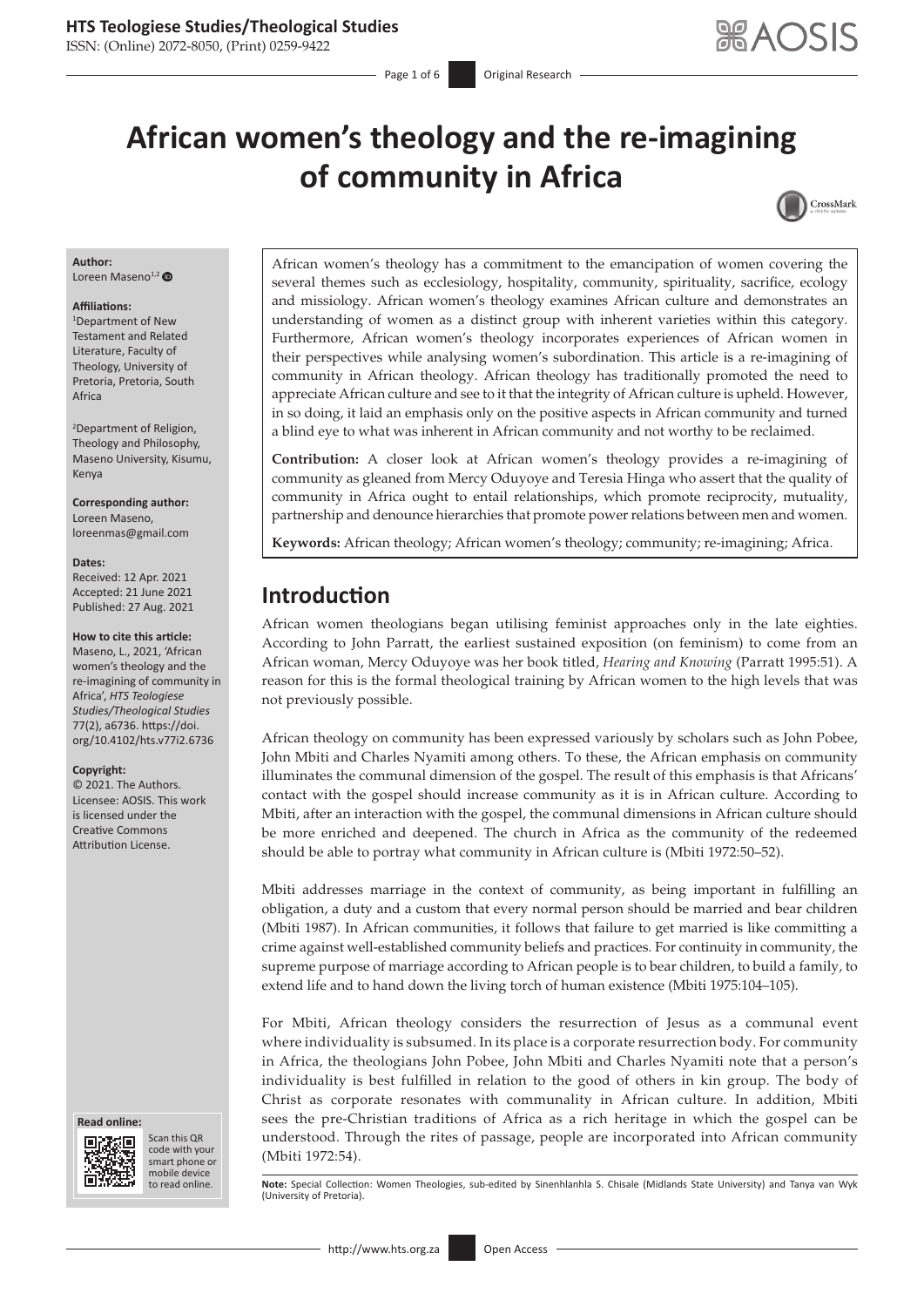Re-imagining community in Africa is important because traditionally African Theology laid an emphasis on the positive aspects in African community. This was because African theologians in the wake of liberation movements were very keen to see that the cultural heritage of their people was maintained and celebrated at all cost. To them there was a need to appreciate community in African culture and see to it that the integrity of African culture is upheld. However, in doing so, African theology turned a blind eye to what in African community is not worthy to be reclaimed. African women's theology in re-imagining community demonstrates African women theologians concerns and priorities for African community. These priorities expressed by African women's theologians provide a re-imagining of community, which shall be the focus of this article. According to Oduyoye, (African) women do not accept that African men's theology only should suffice for the entire faith community. Therefore, there ought to be a study of African Christian theology in the women-centred key. This is to be understood as what highlights women as actors, agents and thinkers (Oduyoye 2001:10).

# **Community in African theology**

According to Kanyoro, women in Africa are the custodians of cultural practices. For generations they have guarded cultural prescriptions that are strictly governed by the hesitation of breaking taboos. However, for Kanyoro, in community there are aspects that diminish women, are androcentric and continue to be practised to different degrees and make women objects of cultural preservation. These practices could be said to include *lobola* (the giving of bride price), forced female circumcision, polygamy and the dominantly male right to inheritance of land (Kanyoro 2001:159).

African theology has since time immemorial given significance to community, noting that community is ideal and worth keeping at all times. Often, the version of community is extolled without examining those aspects, which deny African women full humanity. In a traditional sense, African theology posits that all is well in as far as the African understanding and construction of community is concerned. For Mbiti, the African community is the place where traditional values flourish and good life abounds. In African theology, the kin group is very important and that a person's individuality is best fulfilled in relation to others and that living in community is the same for both women and men (Mbiti 1969:140–144).

It is notable that Nyamiti, Pobee and Mbiti in the wake of liberation movements seeking independence from colonialists were keen to see that the cultural heritage of their people was maintained. To them there was a need to appreciate African culture and see to it that the integrity of African culture is upheld (Nyamiti 1994; Pobee 1992). However, some scholars like Ngugi wa Thiongo, went further to romanticise it. There being no perfect culture, the effort to try to portray such a picture of African culture is unrealistic. Consequently, African theology did not pay

attention to the analysis of oppressive aspects in African culture, but entirely affirmed them.

Most African cultures are patriarchal. As such, it is a society characterised by asymmetric dualisms thereby legitimising patriarchal relations of domination and subordination as 'natural difference'. Patriarchal relations often lead to the inability to relate to the cries of the underprivileged and the downtrodden. Patriarchal cultures continue to demonstrate hierarchies, competition and skewed power relations.

A statement in Mbiti's writings that best depicts communality is, 'I am because we are and since we are therefore I am' (Mbiti 1969:108–109). Mbiti notes keenly the sense of community in African culture. To Mbiti, the African emphasis on community illuminates the communal dimension of the gospel. After an interaction with the gospel, the communal dimension of African culture should be more enriched and deepened. For Mbiti, the church in Africa as the community of the redeemed should be able to portray what community in African culture is. Coming into the body of Christ, leaves room for coming with others. It is not to isolate individuals. Indeed, the emphasis is on the coming, not alone but with one's entire community (Mbiti 1972:50–55). This is similar to the 1st Century Christianity where whole households converted. Mbiti discerns a connection between African Traditional Religion and the Hebrew Bible where there is a pervasiveness of religion in all activities, rituals and community (Mbiti 1994).

According to Mbiti, the crucial events in one's life involve the whole community and especially groups of basic significance to the person. A person's kinship group according to Mbiti comprises the living, the dead and the yet to be born:

The arrival of a child in the family is one of the greatest blessings of life … If it is the first pregnancy for her [a woman], it assures everyone that she is able to bear children. Once that is known, her marriage is largely secure and the relatives treat her with greater respect than before. (Mbiti 1975:81)

African theology interprets the resurrection of Jesus as a communal event where individuality is subsumed. In its place is a corporate resurrection body. It notes that a person's individuality is best fulfilled in relation to the good of others in kin group. The body of Christ as corporate resonates with communality in African culture. African theology considers the pre-Christian traditions of Africa as a rich heritage in which the gospel can be understood. Through the rites of passage, people are incorporated into community. He points out that the birth of Jesus, his baptism (initiation) and his death correspond to the main rites of passage in traditional religion (Mbiti 1972:54).

African theology also asserts that Jesus as a human being fully participated in the human community. According to John Pobee, Jesus brings humans into a new community, his body. This new community transcends the old clan, family and tribe, giving way to the totality of the community of the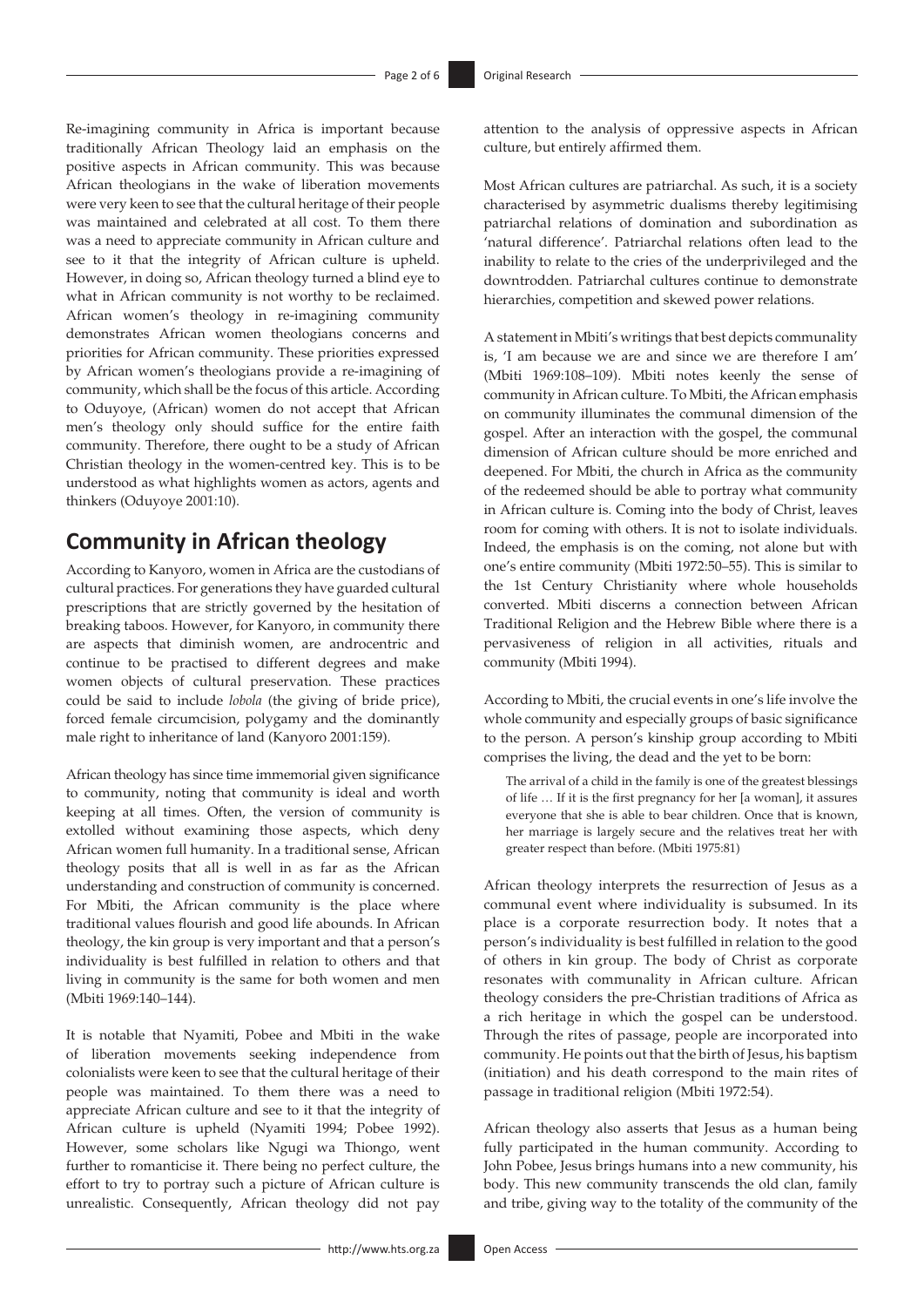church, which is in true keeping with African notions (Pobee 1979:98).

# **Norms for African women's theology**

African religio-cultural heritage provides insights that are appropriated by the African women theologians. There are written sources that are a useful source for African women's theology from the Circle<sup>1</sup> articles and book publications (Pemberton 2003). Another norm and source for African women's theology is the Christian feminist movement of the west. According to Kanyoro (2001):

[*F*]eminist methodology is used because it challenges cultural socialisation and rejects the assumption that the roles of women and men have already been fixed, either by the creator or by the culture. (pp. 158–180)

Feminist theology, after originating from the west, has been accessed by women theologians in Africa through writings and academic forums. Indeed, feminist theology in Africa, as mentioned earlier, has developed because of African women's association with institutions, ideas and access to publications from the west.

African women's theology draws much from another norm and source, which is women's experience. Their context and experience are critical because they do not write theology that is remote and removed from their daily living (Oduyoye 2001). They grant that there are unique experiences and insights that come from individuals in their contexts. For this reason, an additional norm and source for African women's theology is African women's experience. Some of these experiences include African women theologians' experiences or those that they have heard from the experiences of others on issues such as women labourers, sexual exploitation, oppressive hierarchical structures in the churches, oppressive customs and marriage structure. The theologian Sheila Davaney asserts that, women's experience as the norm arose because of its privileged character. This privilege arises from claims about women's status and ontological nature coupled with women's historical experience of oppression (Davaney 1997:200).

The bible is a norm and a source for African women's theology. Most of the African women theologians are keen churchwomen, some of whom are ordained into the Eucharist ministry while others are laywomen (Maseno & Mligo 2019:32). For the African women theologians, the bible is central in their theologising. However, the bible cannot be the only norm because, 'any interpretation of the bible is unacceptable if it does harm to women, the vulnerable and the voiceless' (Oduyoye 2001:12).

However, the bible is not the only norm. While bearing on hermeneutical analysis of the bible in Africa, theological reflection is complemented by other sources such as stories, folklores and legends (Oduyoye 1996). Narrative theology prevails in both oral and written materials. Stories play a normative role in Africa and therefore are a source for theology. These norms and sources allow that clear reflection is made by scholars in African women's theology.

In what follows is a textual analysis of the works of two African female theologians. Both are committed to the emancipation of women and to incorporating women's experience in their analysis. My criteria for selection were that from the two women theologians one has to be from West Africa and the other from East Africa. Both also have to be active members of the Circle of Concerned African Women Theologian. Furthermore, they merit consideration because they are part of the organising caucus of the Circle made up of 10 African women theologians (Pemberton 2003:15).

# **Re-imagining community in African women's theology: Perspectives from Teresia Hinga**

The theme of community is explored by many African women theologians because of their sense and responsibility for extended families and the respect accorded to ancestors.

Teresia Hinga notes that the distinct history of Africans is a history that is marked by colonialism, therefore the cultural context from which African women theologians speak is distinct (Hinga 1992b). Hinga considers the consciousnessraising of African women as a subjugated group therefore becomes a process by means of which women are liberated and a process that awakens them to participate in the process of human liberation in general (Hinga 1999:44). Consequently:

A society or [*a community*] is one where there is an eradication or correction of patriarchy which often leads to women being discriminated against, oppressed and exploited because of their sex. In a society or community, there needs to be an unmasking of sexual injustices and their subsequent elimination in order to bring about the liberation of women... It is with legitimation that women should take up the challenge of social transformation, unmasking and eradicating social injustices to pave the way for the eschatological community that the bible looks forward to. (Hinga 1999:43)

For Hinga, it is important in African community to correct sexual injustices in society and community. She notes that there are social injustices experienced by African women because of patriarchy in African communities. These lead to women being discriminated against their effort to be enjoined in the communities in which they find themselves (Hinga 2002). In addition, Hinga is aware and calls out sexual injustices in communities that are to be eliminated for the ideal community to be experienced (Hinga 1992a).

<sup>1.</sup>The Circle was founded on the 25 September 1989 in Accra, Ghana. The Circle is a contemporary network of women from across Africa, some of whom live outside Africa. It is a voluntary movement whose work often takes place within regional meetings. The Circle was inaugurated in order to facilitate the writing, research and<br>publication by a Pan-African multireligious and multiracial network of women.<br>There is a consensus in Africa that the Circle is represen theological perspectives. Any representative coverage of African women's theology must take into consideration the Circle.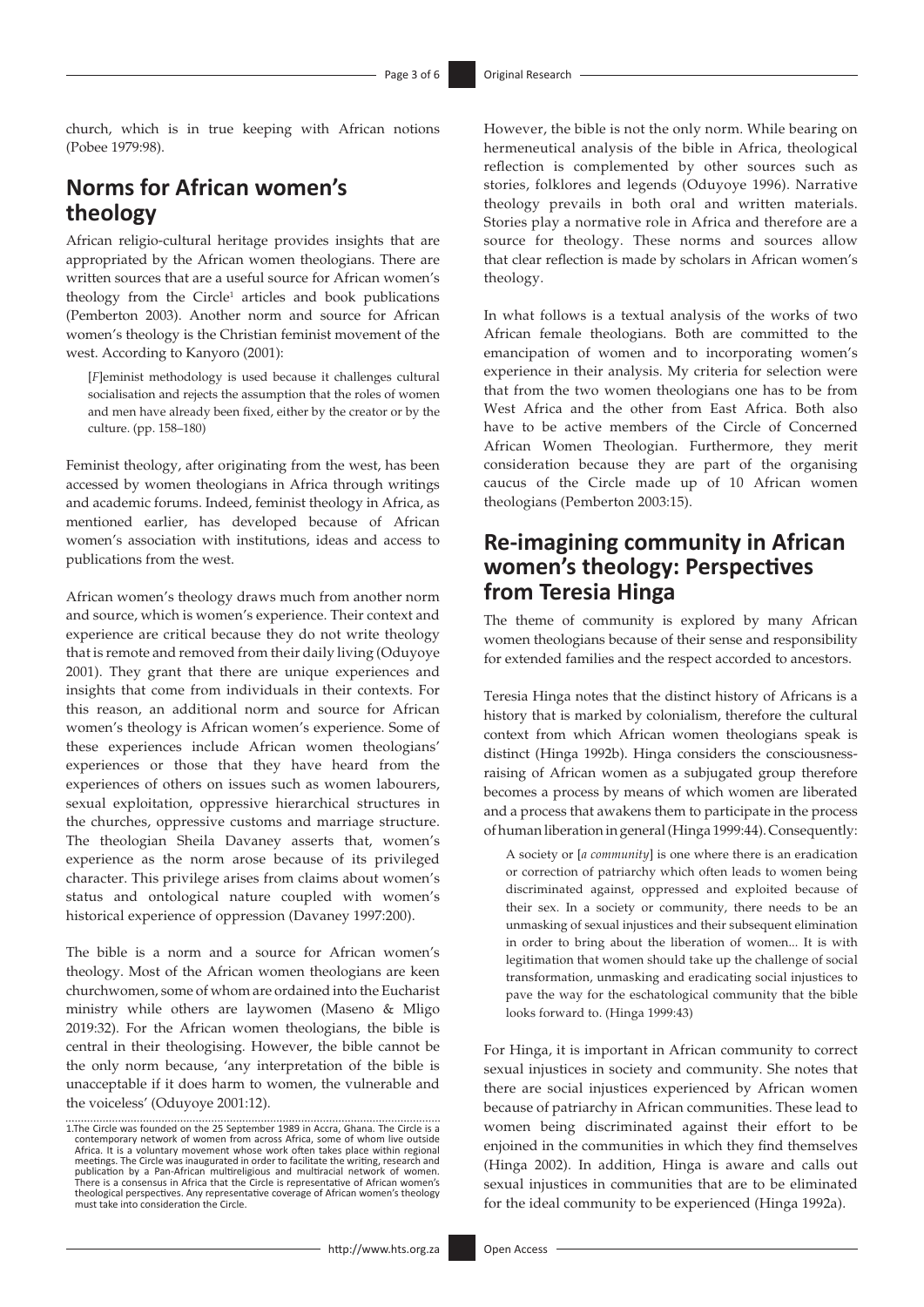Hinga acknowledges the possibility of oppressive human relationships in community. Many women in Africa have gone through injustices such as domestic violence (Hinga 1994) and should be able to unmask and name these oppressive elements. This is what African women's theology avails in the re-imagination of community, which should be transformative and liberating for women and men alike.

For Hinga, African women have to partake in their own liberation:

The task of self-liberation therefore involves dialogue rather than war with the oppressor. This however, does not mean that women as the oppressed turn a blind eye to oppressive relationships. In fact, it is their task to unmask, name and denounce all aspects that they find oppressive to human relationships…liberation is not only a privilege to be enjoyed by the oppressed women, but it is also a task to be done. Women therefore are called not only to be recipients of liberation to enjoy the privilege of liberation, but also to be challenged to become subjects, by actively undertaking the task of liberating, transforming, not only themselves but also society to ensure a more humane and egalitarian future. (Hinga 1999:44–45)

# **Re-imagining community in African women's theology: Perspectives from Mercy Oduyoye**

According to Oduyoye, African women theologians explore community and also pay attention to the household of God and the words of women that are critical in African women's theology (Oduyoye 2001:20). Oduyoye examines community in Africa and asserts that, the real disease in human relationships is rooted in the perverse patriarchalisation of life (Oduyoye 1994a:177). She also states:

[*D*]o not let African men tell you that African women do not need to speak of oppression, nor allow them to define what is the real source of oppression for African women. (Oduyoye 1989:442)

For Oduyoye, there ought to be a separation of men's and women's interests and explanations of issues.

In considering community in Africa, Oduyoye laments that the woman is the one who moves from one community to another and that at the same time there is no real power that resides in the hands of the woman (Oduyoye 1986:123). She notes that young women in today's Africa continue to see themselves and are seen by African males as somehow owned by their men who support them (Oduyoye 1986:122). She notices that the African woman is placed at a lower level because of the hierarchies of patriarchy. As a result, in most African societies, females cannot be autonomous. Their identity is completely constructed in relation to others.

In order to fit into the community, the unspoken assumption is that a woman must be married. A young person's maturity is fully recognised with marriage (Oduyoye 1993). This is especially seen in the performance of the marriage ritual, which emphasises the transfer of the woman from the spiritual

power of the father to that of the husband (Oduyoye 1992:13– 15). The pressure and strain of some community norms and expectations piles on many women who remain unmarried and many end up getting into such estates only to appease members of the wider family:

In the process of the noble battle to maintain the institution of the family, women's personal development is curbed because their domestic labours are required by the male folk to make their own participation and progress in the modern labour force possible and comparatively easy. (Oduyoye 1994b:33)

#### Oduyoye further observes that in Africa:

Most communities have intentional educational events, which take place throughout childhood but specifically at the threshold of adulthood, in what has become generally known as initiation rites. The result of this socialization, and especially as related to the latter, is that African women are programmed to live for others. They live for children, family and community as these constitute the locus of one's worthiness. This in some cases has come to mean that women live to please men and pride themselves with being providers of continuity and the carriers of tradition. (Oduyoye 2001:31)

According to Oduyoye, to live in community is to do so in partnership and reciprocity. The ordering of the human community should not be only performed by either the males or the females. In reciprocity within the community, women should not monopolise the servant role (Oduyoye 1994a:178). Oduyoye shows that there is a necessity for African men to understand the idea of sacrifice for the ordering of human society, and that within community in Africa, relations between men and women are distorted. To her, African women traditionally believe in the worth of sacrifice for the community. If sacrifice is taken seriously, it can lead to social reforms and a feeling of ultimate dependence on what she calls the Source-Being (God). However, Oduyoye has a problem in understanding why it is the prerogative of only one sex to sacrifice for the wellbeing of the community (Oduyoye 1983b:112).

Oduyoye refers to the narrative in the Garden of Eden, in Genesis 3:1–7. According to Oduyoye, Adam completely forgets his responsibility to God who commanded. When Eve decided to experiment and to persuade Adam, he was an unquestioning collaborator who yielded to the demands of another (Eve). According to Oduyoye, the male principle in the world, instead of seeking community attempts to forestall, being an unquestioning follower. Therefore, the Genesis account, according to her condemns hierarchy that undermines community and ignores individuals' ability to contribute.

For Oduyoye, neither domination nor acquiescence in human relations can make for a healthy community (Oduyoye 1986:93–95). God created women and men equally human, made them stewards of creation and gave them authority to manage it, jointly. She notes that the one sided development of the source of human authority has reduced stewardship to domination, husbanding to control and complementarity to the paternal determining the scope of being for the maternal (Oduyoye 1990:53).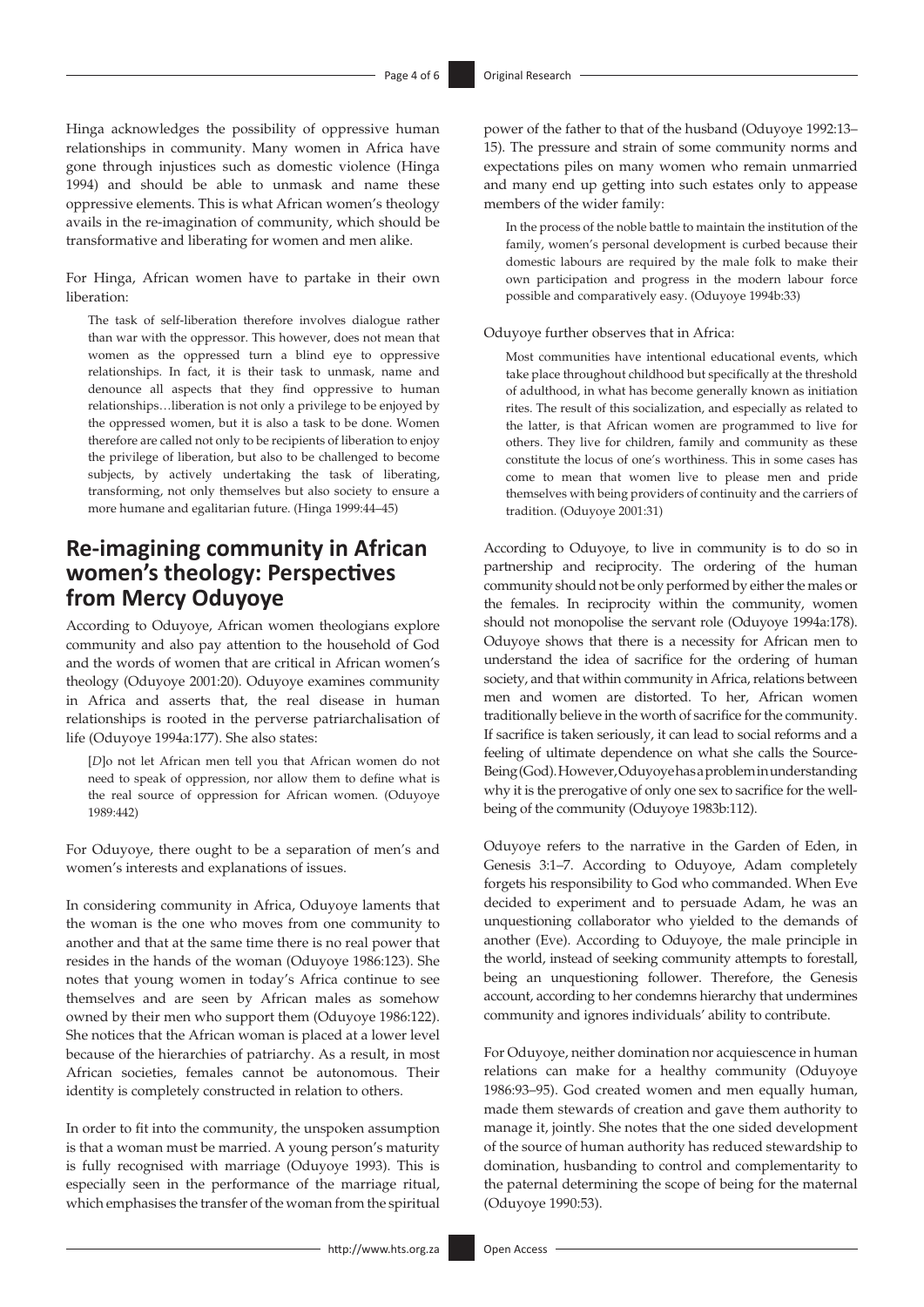Oduyoye further mentions that sexist criteria cripple and tend to subsume the woman under the man suggesting that we believe the needs of the males are more important than those of the whole community. However, the community transcends the joint existence of both composite parts. Consequently, the terms of interaction ought to be evolved by both partners (Oduyoye 1986:129).

Showing dissatisfaction at the way relationships in African community have been, Oduyoye wonders whether human societies must be either patriarchal or matriarchal. She wonders whether mutuality is out of question and why relationships cannot be seen in the lines of mutual interest, trust and responsibility. For her what is noticeable is broken communities as can be seen in separate development and job appointment among women and men (Oduyoye 1986:133). To Oduyoye, gender is no criterion for the lack or possession of wisdom. As we are all equally responsible for our community, a person's word must be listened to and assessed alongside that of others (Fabella & Oduyoye 1988:49). Oduyoye further demonstrates that men override culture when it does not suit them or are conservative when it suits them… African women realise that the reciprocity demanded by culture on the other levels does not apply between men and women yet women continue to pursue it (Oduyoye 1994a:175–176).

### **Reflections on community in Africa**

African theology is appreciated as enabling African theologians share African ideals. Although it presents a valuable collection of popular beliefs and practices in Africa, it is strangely silent about negatives inherent in African community life. With the strict division of labour in many African traditional communities how does African theology on community relate to the work of women or to childcare? Who speaks for the silenced in the community, those who have been taught to be seen and not be heard? What does it mean not to be permitted to be vocal like most women and children in patriarchal communities?

African theology does not indicate the dynamics that are involved in trying to remain in community, where patriarchy is the order of the day and the womenfolk are relegated to an inferior status. For Mbiti, what is important and what the African religiosity should contribute to Church development in general is communality. This in itself is not bad, however, the issue to be advanced is rather, 'what quality of community' should be proposed. What African theology offers are simplistic and romanticised accounts of community life. In effect, what it does is to present African communities as harmonious groups of persons bonded together (Maseno 2020:42–43).

In African theology, the African community is the place where traditional values flourish and good life abounds. Thus, it tends to focus on the stability and unity of African communities and traditions over time. However, a closer

look at communities would indicate a surface stability that often hides practices of violence and exclusion. In general, African theology fails at the level of normative reflection because it tends to uncritically promote social values that reflect the status quo and depict patriarchal cultural values. By defending communal values simply because they are communal and traditional in nature, African theology has difficulty establishing self-criticism within communities (Maseno 2020:44).

In general, African theology on community is wanting, because it equates the experience of a man in African community to that of a woman in African community. They are not the same and thus unacceptable. The male perspective has been used and understood as the human perspective therefore, lacks input from a female perspective. The dominant contributors to African theology on community have been perceived to be speaking on behalf of all African people. The experience of women has not been utilised in the quest hence denying a more comprehensive and just approach (Maseno 2020:45–46).

African women's theology highlights that in many patriarchal societies, it is women who take place under the menfolk. Thus, subordination cannot take place without there being a power relation. Attesting to the place of women in Africa, Hinga and Oduyoye describe the subordinate place of women in the power dynamic and that experience diminished control over their lives (Oduyoye 1983a).

African women are subordinated in various ways. From Hinga's work, subordination of women is exemplified by their years of forced silence that has led many to acquiescence with the various oppressions. Oduyoye points out how no real power lies in the hands of the woman and that for some, being a husband has been reduced to control, while stewardship has been reduced to domination. These theologians perceive women's subordination in their contexts and then use it in their theologising.

It is clear from the foregoing that a bias that privileges the men to the disadvantage of women has permeated African societies and to attest to true community in the light of sexism would be unrealistic. Community as such has been deluded. In re-imagining community, African women's theology insists that it is not enough to speak of community in Africa as an integral part of African culture, if the quality of community is not analysed and deemed worthy in terms of promoting justice and support for women.

# **Conclusion**

African women's theology as exemplified by Oduyoye and Hinga, re-imagine community as those with relationships that embrace reciprocity, mutuality, partnership and denounce hierarchies that promote power relations between men and women. African women's theology asserts a relationship with African men. In this theology, women work in cooperation with men of good will for the reconstruction